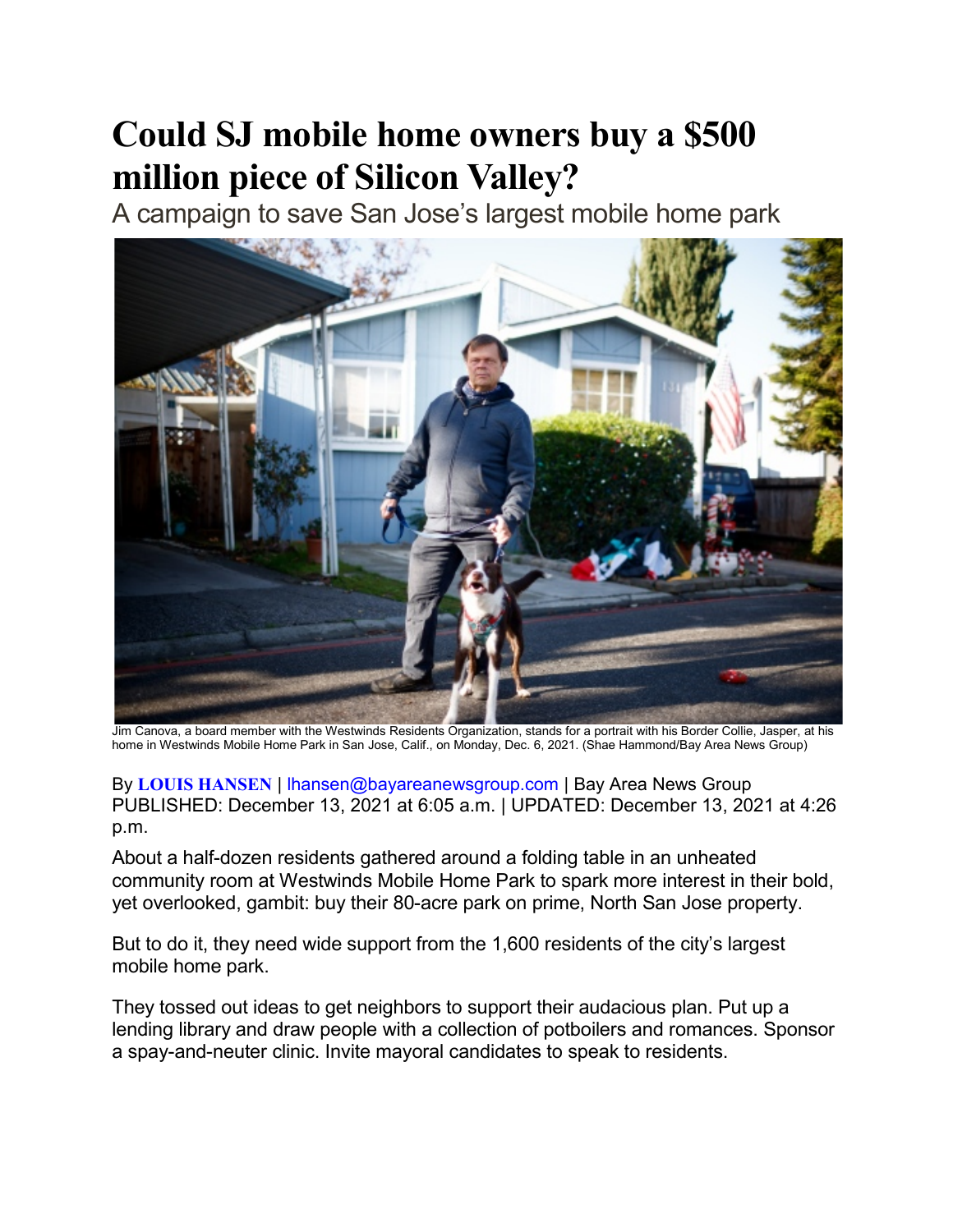

Residents of Westwinds, Douglas Lohafer, Patrick Grimes, Chris Freeman, Jannie Fay, Debbie Clark, and Dexter Goody meet for the Westwinds Residents Organization at Westwinds Mobile Home Park in San Jose, Calif., on Monday, Dec. 6, 2021. (Shae Hammond/Bay Area News Group)

It won't be easy. The Westwinds group needs to convince enough of their neighbors to join a co-op, hire a room full of lawyers and real estate mavens, raise \$500 million, more or less, and buy the land underneath their Silicon Valley homes.

 "I don't want to fight for my home every year," said Jim Canova, a 35-year resident and board member of the nascent Westwinds Residents Organization, which is working to form the co-op.



Residents of Westwinds, Jannie Fay (left) and Douglas Lohafer attend the Westwinds Residents Organization meeting at Westwinds Mobile Home Park in San Jose, Calif., on Monday, Dec. 6, 2021. (Shae Hammond/Bay Area News Group)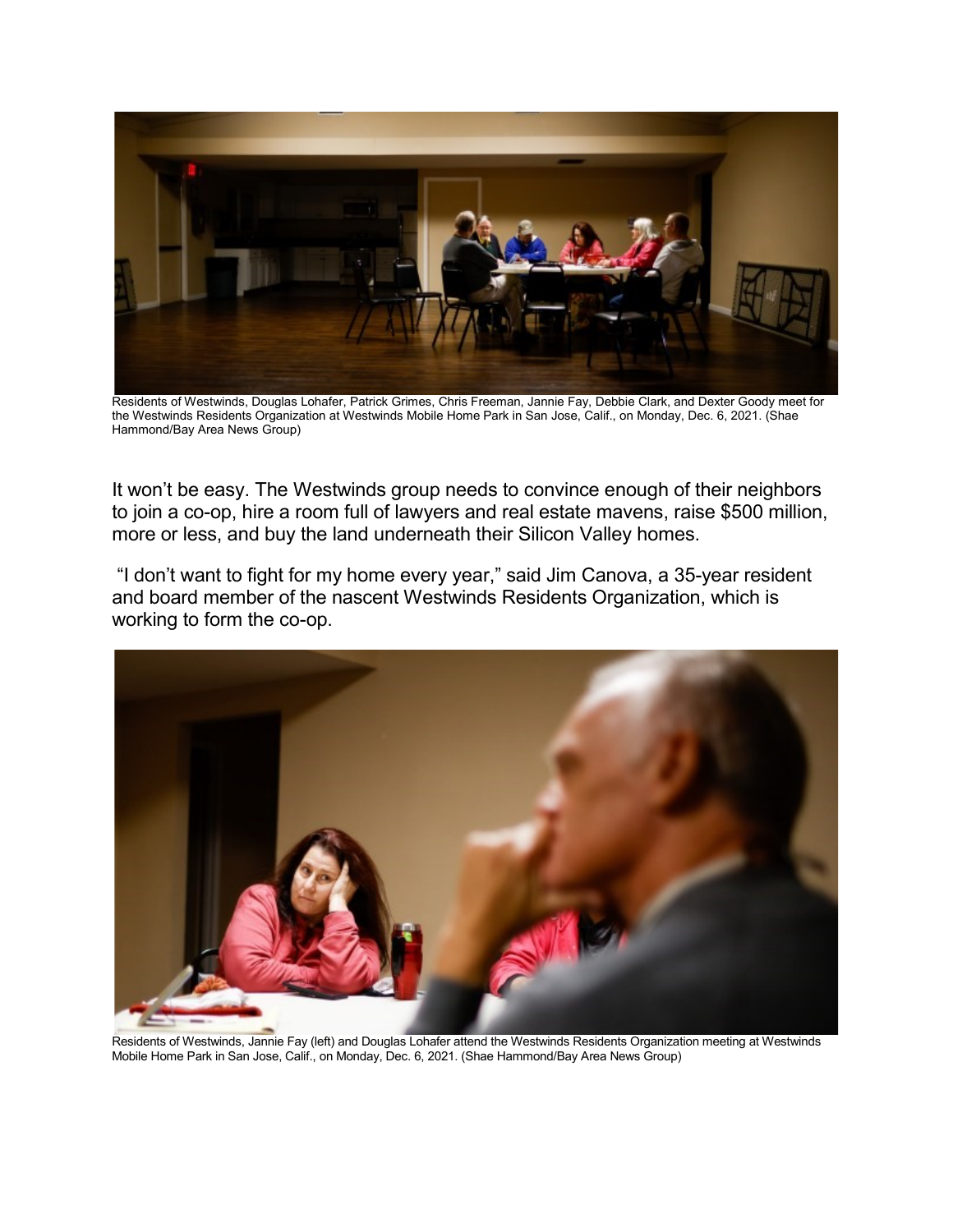Canova is part of a small, dedicated group of mobile home residents organizing to hold back a wave of redevelopment and delay a looming deadline that could close the park. It may be a long shot — Apple, Google and other and major developers are already planting stakes in North San Jose for new commercial and industrial campuses.

The pressure on Bay Area mobile home owners has only mounted with escalating property values that top New York City prices. Many of the rare havens of affordable housing have been bought and sold in recent years, as new owners have redeveloped properties or driven up rents.

The Westwinds residents group has been knocking on doors, holding regular meetings, and collecting modest donations and memberships to drive up interest. Institutional investors and philanthropies have successfully backed similar efforts by mobile home residents to buy parks around the country — but few this big, rarely in Silicon Valley, and probably never bidding for land alongside the world's richest tech companies.

The North San Jose site, assessed at \$12.8 million but worth perhaps 40 times more, has been a mobile home park since the 1970s. But early last year, the clock started ticking loudly on the survival of the 723-home community.

The park's longtime owners, the Nicholson Family Partnership, plan to terminate their contract with property manager MHC when it expires in August 2022. MHC has sued, seeking to preserve the park and claiming the owners want to evict residents before the contract ends. The owners dispute the charges.

The San Jose City Council responded by passing an ordinance last year protecting residents of Westwinds and the city's 58 other parks by slowing down the redevelopment process and requiring more rigorous development reviews. The city also requires displaced mobile home owners to receive moving expenses and fair compensation for their homes.



The sun shines on mobile homes at Westwinds

Mobile Home Park in San Jose, Calif., on Monday, Dec. 6, 2021. (Shae Hammond/Bay Area News Group)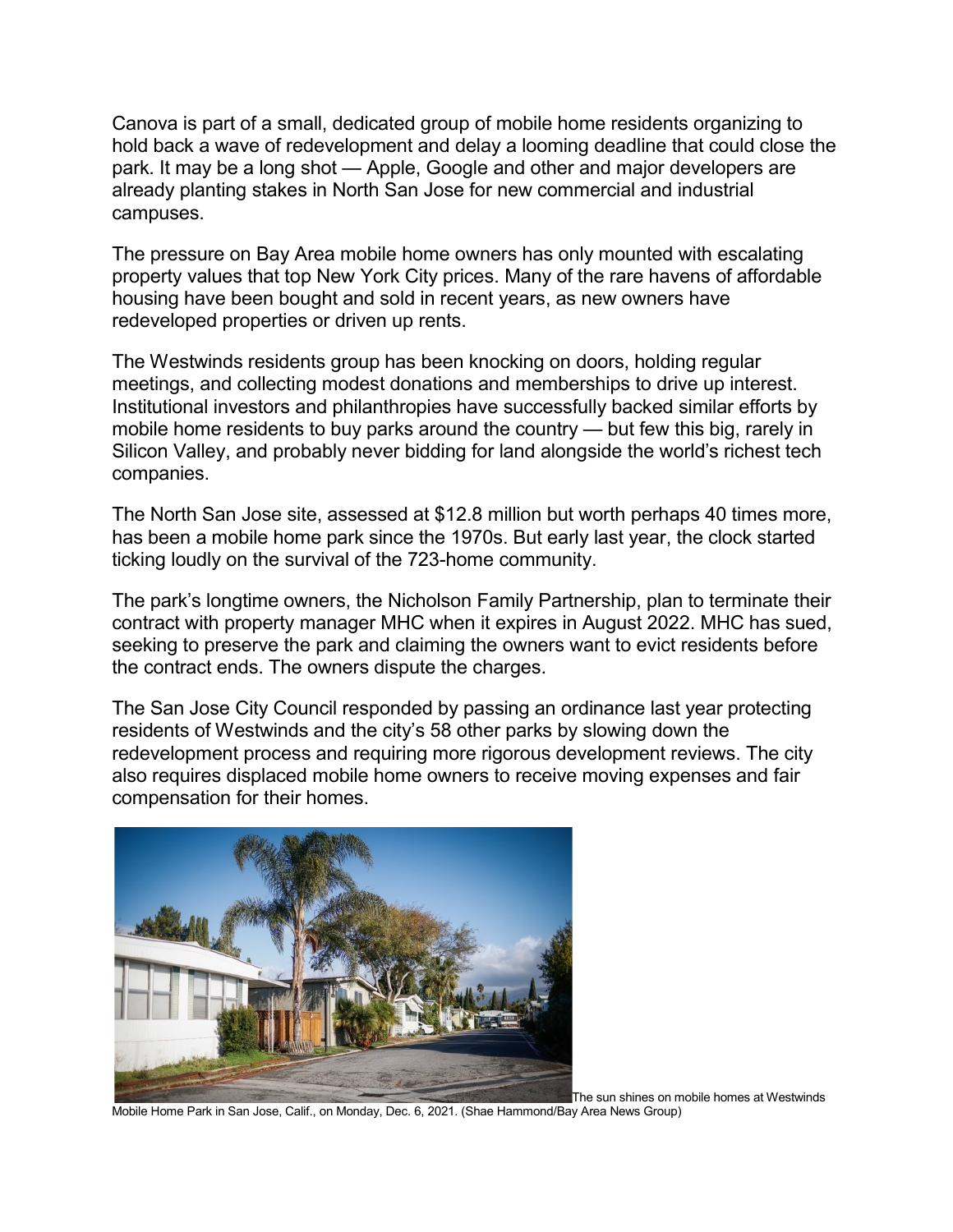But Westwinds homeowners — a mix of blue-collar workers, small businessmen and women, public employees and retirees spending more than 30 years in the park want more protection. The median household income of the community is \$61,500, a little more than half the level of surrounding communities.

"We have a finite amount of affordable housing," Canova said. "It makes no sense to take it away."

The group has explored one pathway with Resident Owned Communities USA, a nonprofit that helps mobile home owners convert their parks. The firm advises residents and helps negotiate potential financing and sales when a majority of homeowners agree to form a co-op. "People run the community together," said ROC president Paul Bradley.

Rent increases at resident-owned parks are generally less than 1%, while corporateowned communities have increased about 4% annually, Bradley said.

 The co-op owns the property; a homeowner's board sets space rents and budgets for long-term improvements to roads, water systems and common areas. When residents sell their homes, they transfer their share of property ownership to the new buyer. Any sale of the entire property must be approved by all residents.

But rallying support in Westwinds has been difficult. About 120 residents have signed intentions to join a co-op and 300 people have joined its Facebook group, organizers said. To form a co-op, at least 362 Westwinds homeowners have to agree.



A mobile home and homeless advocate Gail Osmer, center, who lives in a different mobile home park in San Jose, holds a sign during a press conference at the Westwinds Mobile Home Park on Jan. 9, 2020, in San Jose, Calif. (Dai Sugano/Bay Area News Group)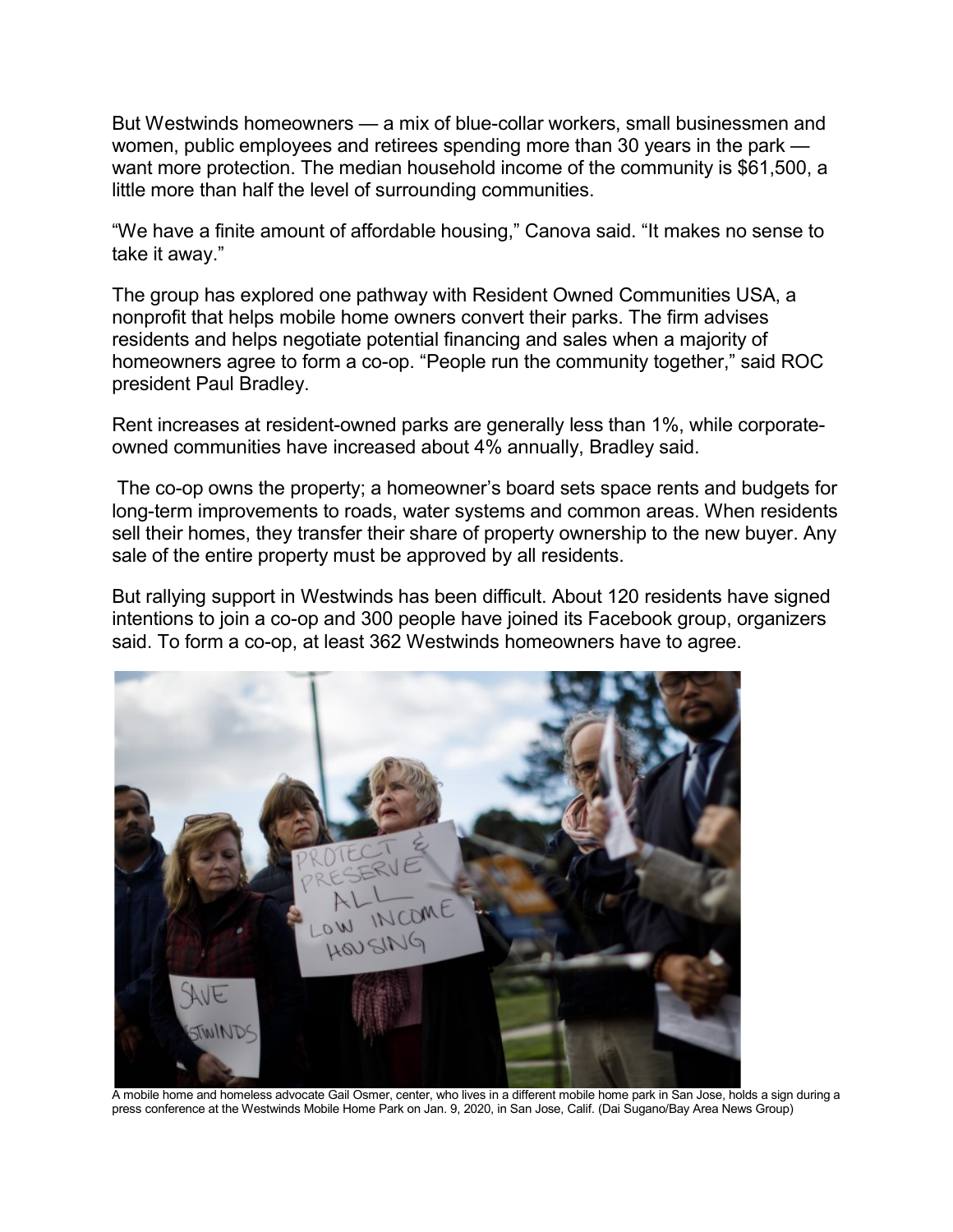It's hard, but not unprecedented.

About 180 California parks are resident-owned, according to a survey by the Mobile Home Park Home Owners Allegiance. Fewer than 10 Bay Area parks are residentowned, including two in Santa Clara County, Paseo de Palomas in Campbell and Woodland Estates in Morgan Hill.

Marguerite Sinnett, a Woodland Estates homeowner and former board member, said Westwinds residents could be challenged to raise the money for a purchase. Only three California parks owned by co-ops are larger than Westwinds, and the most recent converted in 1989.

But Sinnett said the advantages for homeowners are enormous. Her monthly payments are about \$400, well-below market-rate rents. "No one can put you out," said Sinnett, who helped guide Woodland Estates to build a \$3 million reserve for future road and water improvements. "We're not interested in making a profit."

The Westwinds residents have distributed flyers, and buttonholed friends and neighbors in the community's public spaces.



Patrick Grimes, a resident of Westwinds, speaks during the Westwinds Residents Organization meeting at Westwinds Mobile Home Park in San Jose, Calif., on Monday, Dec. 6, 2021. (Shae Hammond/Bay Area News Group)